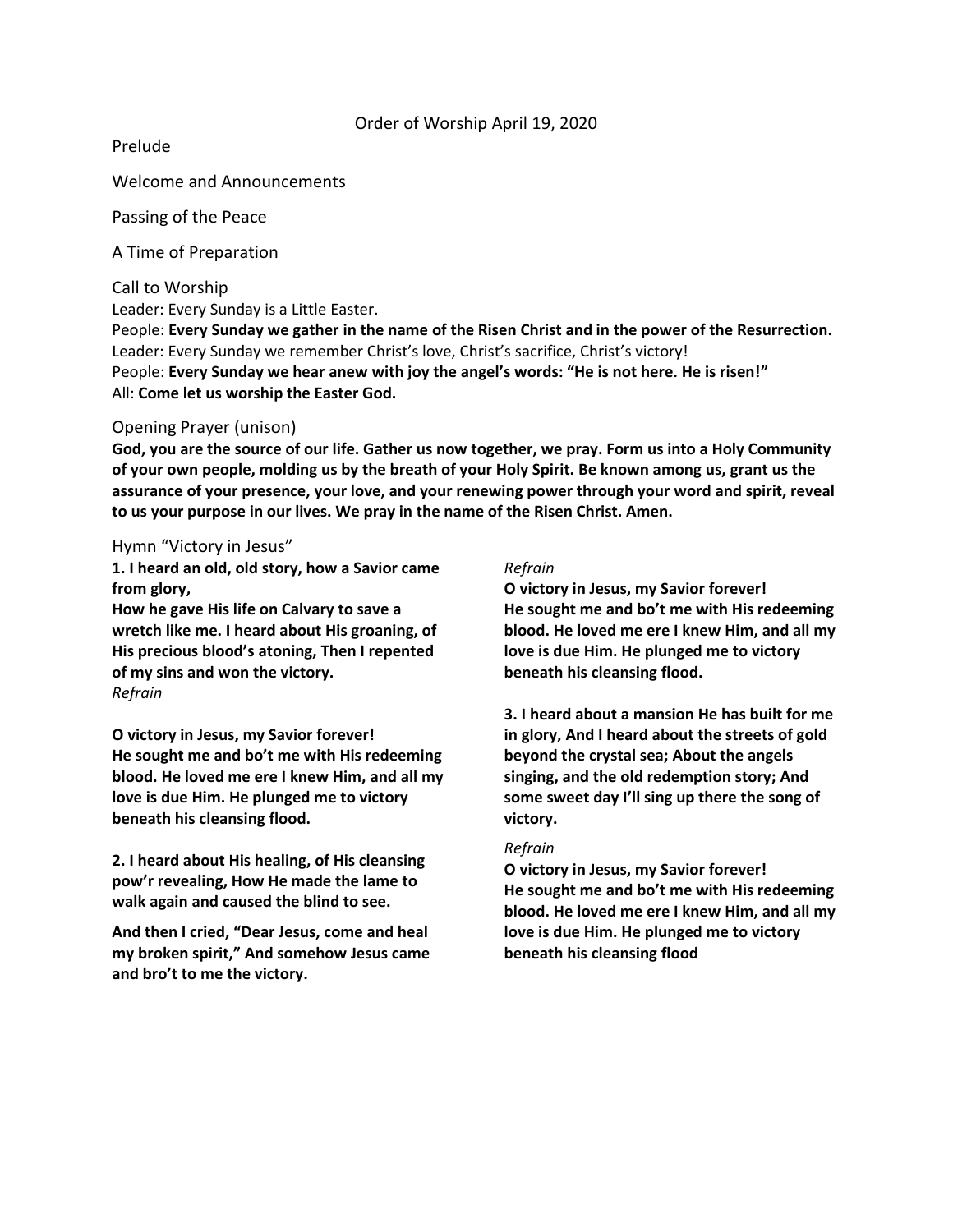## Call to Confession

## Prayer of Confession (unison)

**O God, you have made peace with us by the resurrection of Jesus Christ but we have refused to accept your peace. You have set us free and made us whole but we live broken and fragmented lives. You see all of creation as one but we see our part as the only one. There is no pain in the world that you do** not know but we close our eyes to pain other than our own. You have given us victory over death but **we worry constantly about the end of our lives. You have created the people of the world as one body but we divide Christ's body into separate parts. Bring us together; keep us sowing the seeds of hope. Forgive our shortsightedness and our brokenness. For we ask in Jesus' name, Amen.**

## Assurance of Pardon

## Choral Response "Gloria Patri"

**Glory be to the Father, and to the Son, and to the Holy Ghost. As it was in the beginning, It is now and ever shall be, World without end. Amen**

## Prayer's of the People—The Lord's Prayer (unison)

**Our Father, who art in heaven, hallowed be thy name, thy kingdom come, thy will be done, on earth as it is in heaven. Give us this day our daily bread; and forgive us our debts, as we forgive our debtors; and lead us not into temptation, but deliver us from evil. For thine is the kingdom, and the power, and the glory, forever. Amen.**

## Anthem "All the Earth Rejoice"

## Scripture Luke 24:1-12

24 But on the first day of the week, at early dawn, they came to the tomb, taking the spices that they had prepared. 2 They found the stone rolled away from the tomb, 3 but when they went in, they did not find the body. 4 While they were perplexed about this, suddenly two men in dazzling clothes stood beside them. 5 The women were terrified and bowed their faces to the ground, but the men said to them, "Why do you look for the living among the dead? He is not here, but has risen. 6 Remember how he told you, while he was still in Galilee, 7 that the Son of Man must be handed over to sinners, and be crucified, and on the third day rise again." 8 Then they remembered his words, 9 and returning from the tomb, they told all this to the eleven and to all the rest. 10 Now it was Mary Magdalene, Joanna, Mary the mother of James, and the other women with them who told this to the apostles. 11 But these words seemed to them an idle tale, and they did not believe them. 12 But Peter got up and ran to the tomb; stooping and looking in, he saw the linen cloths by themselves; then he went home, amazed at what had happened.

## Sermon "He Is Risen"

# Affirmation of Faith—Apostles' Creed (unison)

**I believe in God, the Father almighty, creator of heaven and earth. I believe in Jesus Christ, his only Son, our Lord. He was conceived by the power of the Holy Spirit and born of the virgin Mary. He suffered under Pontius Pilate, was crucified, died, and was buried. He descended to the dead. On the third day he rose again. He ascended into heaven, and is seated at the right hand of the Father. He will come again to judge the living and the dead. I believe in the Holy Spirit, the holy catholic Church, the communion of the saints, the forgiveness of sins, the resurrection of the body, and the life everlasting. Amen.**